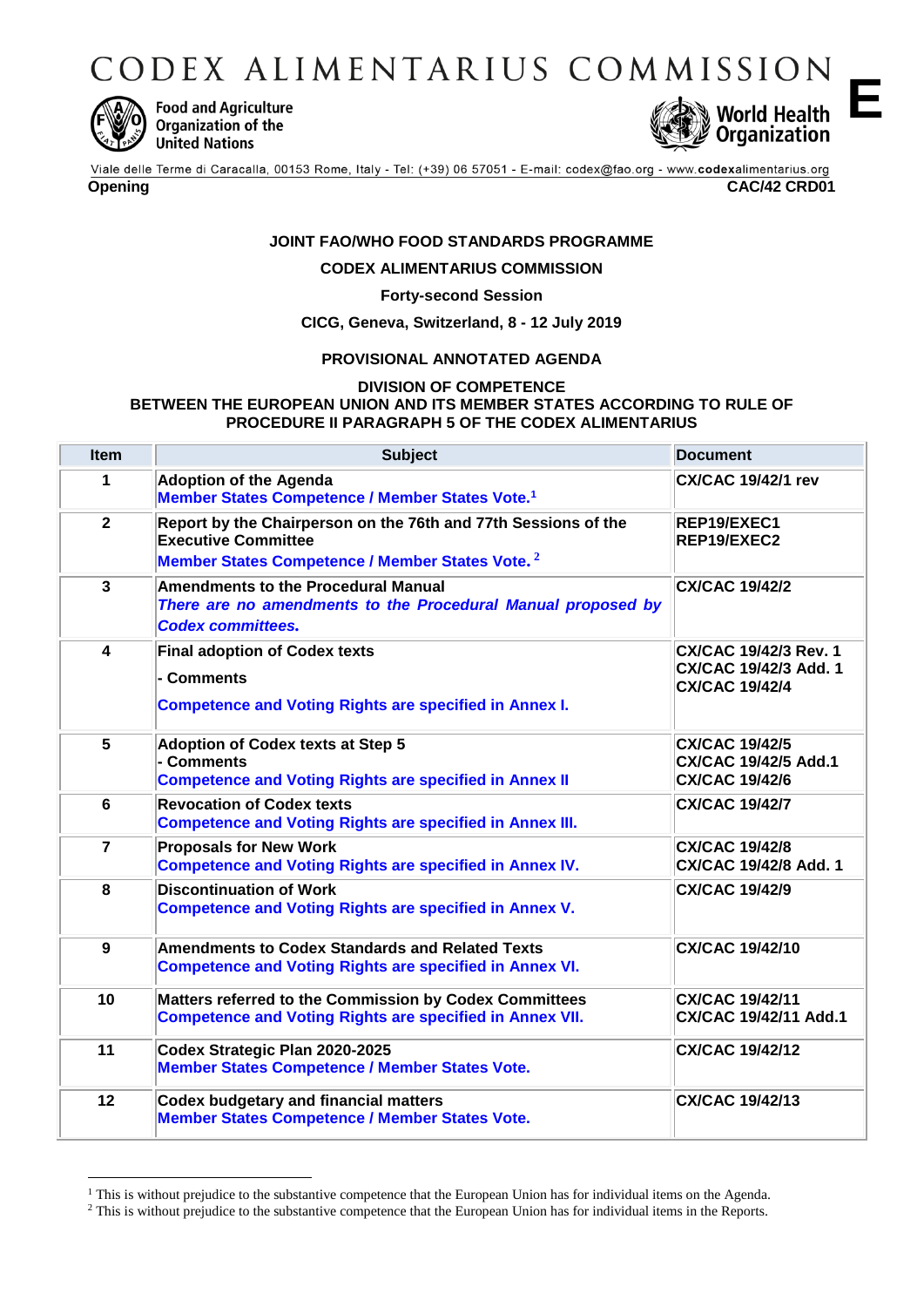<u>.</u>

| 13 | FAO/WHO Scientific Support to Codex: activities, budgetary and<br>financial matters<br>Discussion paper on sustainable funding of scientific advice                                  | CX/CAC 19/42/14<br>CX/CAC 19/42/14 Add.1                               |
|----|--------------------------------------------------------------------------------------------------------------------------------------------------------------------------------------|------------------------------------------------------------------------|
|    | provided to Codex<br><b>Mixed Competence / Member States Vote.</b>                                                                                                                   |                                                                        |
| 14 | <b>Matters Arising from FAO and WHO</b><br><b>Member States Competence / Member States Vote.</b>                                                                                     | <b>CX/CAC 19/42/15</b>                                                 |
| 15 | Report of the side event on FAO and WHO capacity development<br>activities<br><b>Member States Competence / Member States Vote.</b>                                                  | <b>CX/CAC 19/42/16</b>                                                 |
| 16 | Report of the side event on the Codex Trust Fund (CTF2)<br><b>Mixed Competence / Member States Vote.</b>                                                                             | CX/CAC 19/42/17<br>CX/CAC 19/42/17Add.1<br><b>CX/CAC 19/42/17Add.2</b> |
| 17 | Election of the chairperson and vice-chairpersons and Members of<br>the Executive Committee elected on a Geographical Basis<br><b>Member States Competence / Member States Vote.</b> | <b>CX/CAC 19/42/18</b>                                                 |
| 18 | Designation of countries responsible for appointing the<br>chairpersons of Codex subsidiary bodies<br><b>Member States Competence / Member States Vote.</b>                          | <b>CX/CAC 19/42/19</b>                                                 |
| 19 | <b>Other Business</b><br>Competence and right to vote to be determined in the light of the<br>issues to be dealt with (document not yet available).                                  |                                                                        |
| 20 | <b>Adoption of the Report</b>                                                                                                                                                        |                                                                        |
|    | Member States Competence / Member States Vote. <sup>3</sup>                                                                                                                          |                                                                        |

<sup>&</sup>lt;sup>3</sup> This is without prejudice to the substantive competence that the European Union has for individual items in the Report.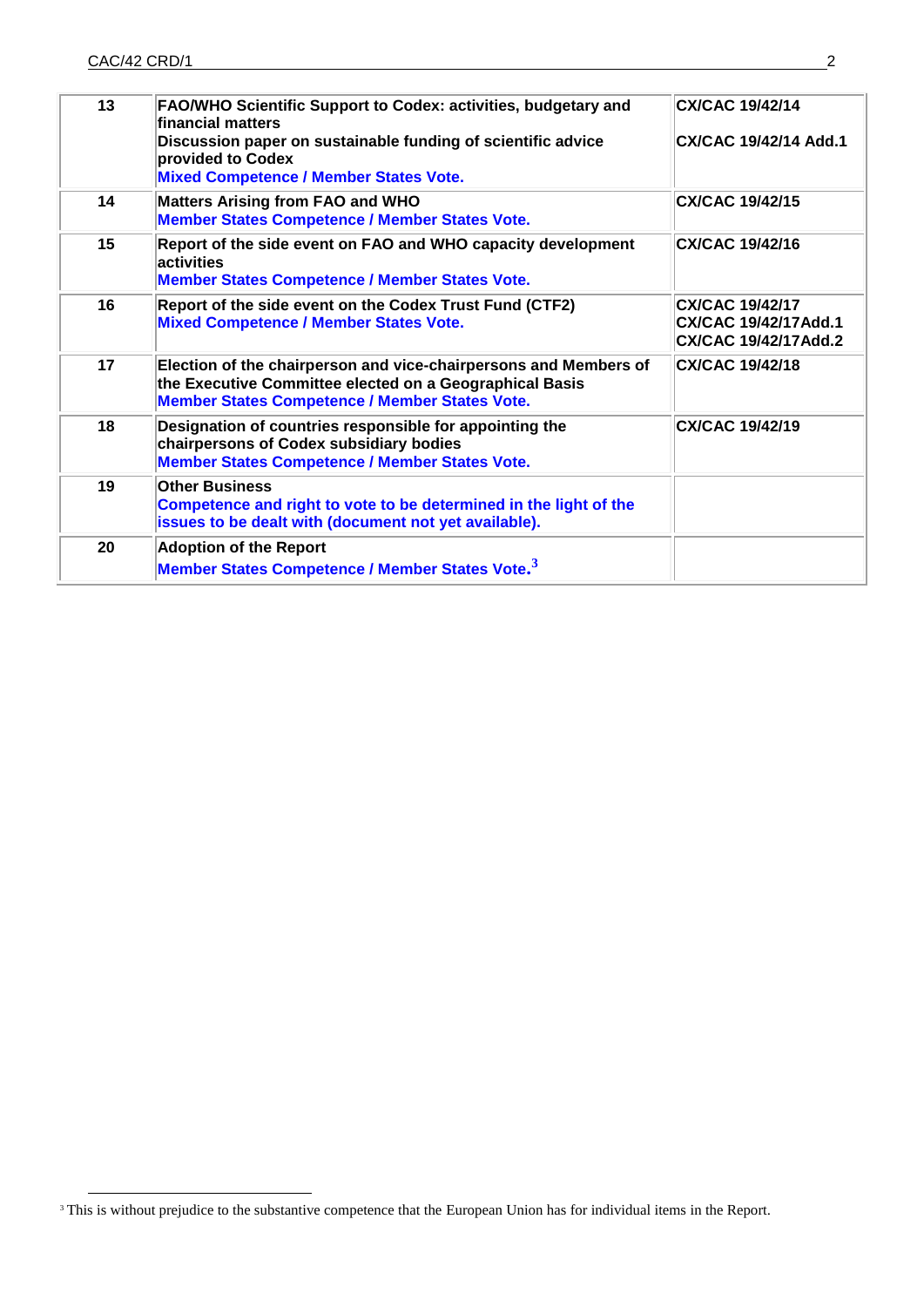### **Final adoption of Codex texts**

### **Part 1 – Standards and related texts submitted for adoption**

| Codex<br>body | <b>Standard and Related Texts</b>                                                                                                                                                                                                                                                                                                          | <b>Reference</b>                                               | <b>Step</b> |
|---------------|--------------------------------------------------------------------------------------------------------------------------------------------------------------------------------------------------------------------------------------------------------------------------------------------------------------------------------------------|----------------------------------------------------------------|-------------|
| <b>CCFH</b>   | Alignment of the Code of Practice for Fish and Fishery<br>Products (CXC 522003) with Histamine Control Guidance<br><b>Mixed Competence / European Union Vote.</b>                                                                                                                                                                          | REP19/FH<br>38,<br>Para.<br>Appendix II                        | 8           |
| <b>CCSCH</b>  | Proposed draft standard for dried or dehydrated garlic<br><b>Mixed Competence / Member States Vote.</b>                                                                                                                                                                                                                                    | REP19/SCH<br>Para.<br>47,<br>Appendix IV                       | 5/8         |
| <b>CCFO</b>   | Proposed draft revision to the Standard for Named Vegetable<br>Oils (CXS 210-1999): Addition of Palm Oil with a higher<br>content of Oleic Acid (OXG)<br><b>Mixed Competence / Member States Vote.</b>                                                                                                                                     | REP19/FO<br>Para.<br>21,<br>Appendix<br>Ш<br>Part B-1          | 8           |
| <b>CCFO</b>   | Proposed draft revision to the Standard for Named Vegetable<br>Oils (CXS 210-1999): Replacement of acid value with Free<br>Fatty Acid for Virgin Palm Oil and Inclusion of Free Fatty Acid<br>for Crude Palm Kernel Oil<br><b>Mixed Competence / Member States Vote.</b>                                                                   | REP19/FO<br>Para.<br>67,<br>Appendix<br>Ш<br>Part C-1          | 8           |
| <b>CCFO</b>   | Proposed draft revision to the Standard for Named Vegetable<br>Oils (CXS 210-1999): Inclusion of Almond oil, Flaxseed<br>(linseed) oil; Hazelnut oil; Pistachio oil; and Walnut oil<br><b>Mixed Competence / Member States Vote.</b>                                                                                                       | REP19/FO<br>Para.<br>67,<br>Appendix<br>H.<br>Part C-2         | 5/8         |
| <b>CCFO</b>   | CCFO: Proposed draft revision to the Standard for Named<br>Vegetable Oils (CXS 210-1999): Amendment to the values of<br>the Refractive Index and Apparent Density of Palm Superolein<br>at 40oC,<br><b>Mixed Competence / Member States Vote.</b>                                                                                          | REP19/FO<br>60,<br>Para.<br>Appendix<br>Ш<br>Part A-1          |             |
| <b>CCFO</b>   | Proposed draft revision to the Standard for Named Vegetable<br>Oils (CXS 210-1999): Applicability of the fatty acid composition<br>of other oils listed in Table 1 in relation to their corresponding<br>crude form and consequential deletion of an equivalent note<br>for rice bran oil<br><b>Mixed Competence / Member States Vote.</b> | REP19/FO<br>Para.<br>137,<br>Appendix<br>H.<br>Part A-2        |             |
| <b>CCFO</b>   | Proposed draft revision to the Standard for Named Vegetable<br>Oils (CXS 210-1999): Inclusion of Free Fatty acids as quality<br>characteristic criteria for refined rice bran oil<br><b>Mixed Competence / Member States Vote.</b>                                                                                                         | REP19/FO<br>140,<br>Para.<br>Appendix<br>Ш<br>Part A-3         |             |
| <b>CCFO</b>   | CCFO: Amendment to the sections of food additives<br>provisions to: CXS 19-1981 (Section 3.3, 3.4 & 3.5); CXS<br>2101999 (Section 4.2 & 4.3); and CXS 211- 1999 (Section 4.2<br>& 4.4); CXS 256-2007 (Section 4.1 & 4.7),<br><b>European Union Competence / European Union Vote.</b>                                                       | REP19/FO<br>Para. 113 (a) (i)<br>(ii), Appendix III<br>Part AB |             |

# **ANNEX I**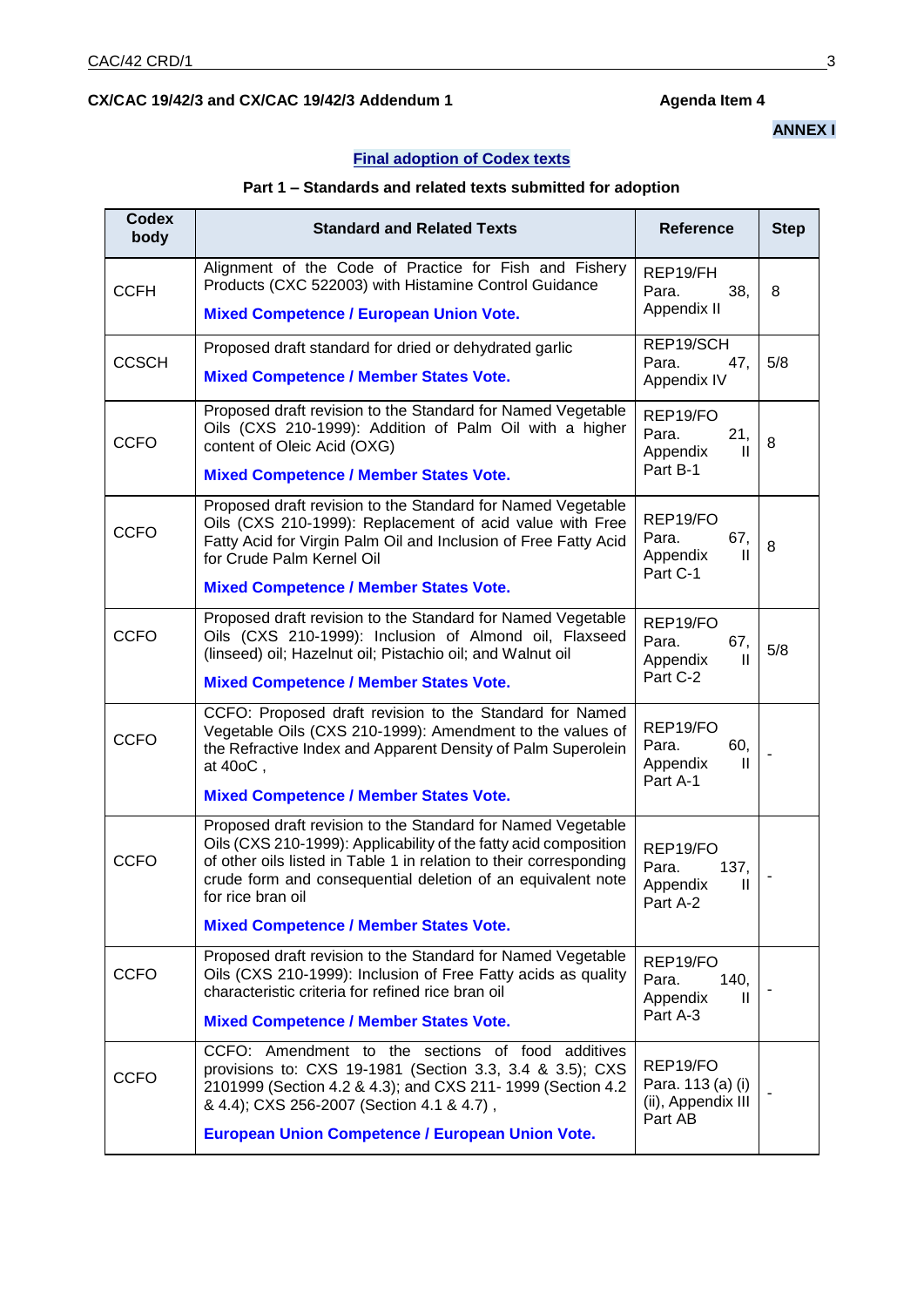| <b>Codex</b><br>body | <b>Standard and Related Texts</b>                                                                                                                                                                                                                                                                                                                                                                                                                                                                                                | <b>Reference</b>                                                                                | <b>Step</b>  |
|----------------------|----------------------------------------------------------------------------------------------------------------------------------------------------------------------------------------------------------------------------------------------------------------------------------------------------------------------------------------------------------------------------------------------------------------------------------------------------------------------------------------------------------------------------------|-------------------------------------------------------------------------------------------------|--------------|
|                      | Proposed draft Specifications for the Identity and Purity of<br>Food Additives arising from the 86th JECFA meeting<br><b>European Union Competence / European Union Vote.</b>                                                                                                                                                                                                                                                                                                                                                    | REP19/FA<br>Para.<br>26,<br>Ш<br>Appendix<br>Part A                                             | 5/8          |
| <b>CCFA</b>          |                                                                                                                                                                                                                                                                                                                                                                                                                                                                                                                                  | REP19/FA<br>26,<br>Para.<br>146(ii),<br>Appendix<br>Ш<br>Part<br>В,<br>IX<br>Appendix<br>Part B |              |
| <b>CCFA</b>          | Draft and proposed draft food-additive provisions of the<br>General Standard for Food Additives (GSFA) (CXS 1921995)<br><b>European Union Competence / European Union Vote.</b>                                                                                                                                                                                                                                                                                                                                                  | REP19/FA<br>Para. 137<br>(i),<br>Appendix<br>VI<br>Part A                                       | 8 and<br>5/8 |
| <b>CCFA</b>          | Revision of the Class Names and the International Numbering<br>System for Food Additives (CXG 36-1989) (Proposed draft)<br><b>Mixed Competence / European Union Vote.</b>                                                                                                                                                                                                                                                                                                                                                        | REP19/FA<br>Para, 149<br>(i),<br>Appendix<br>IX<br>Part A                                       | 5/8          |
| <b>CCFA</b>          | Revised food-additive provisions of the GSFA in relation to the<br>alignment of the thirteen standards for milk and milk products<br>(ripened cheese), two standards for sugars, two standards for<br>natural mineral waters, three standards for cereals, pulses and<br>legumes and three standards for vegetable proteins                                                                                                                                                                                                      | REP19/FA<br>Para. 57 (ii)a,<br>Appendix<br>VI<br>Part B1-B3                                     |              |
| <b>CCFA</b>          | <b>European Union Competence / European Union Vote.</b><br>Revised food-additive provisions of the GSFA in relation to the<br>alignment of provisions for ASCORBYL ESTERS (ascorbyl<br>palmitate (INS 304) and ascorbyl stearate (INS 305)) and the<br>Standards for Infant Formula and Formula for Special Dietary<br>Purposes Intended for Infants (CXS 72-1981) and Follow-up<br>Formula (CXS 156-1987)<br><b>European Union Competence / European Union Vote.</b>                                                            | REP19/FA<br>Para. 57 (ii)b,<br>VI<br>Appendix<br>Part B4                                        |              |
| <b>CCFA</b>          | Revised food-additive provisions of the GSFA in relation to the<br>replacement notes to Note 161<br><b>European Union Competence / European Union Vote.</b>                                                                                                                                                                                                                                                                                                                                                                      | REP19/FA<br>Para. 119<br>(i),<br>Appendix<br>VI<br>Part C                                       |              |
| <b>CCFA</b>          | Insertion of a footnote to the table entitled "References to<br>Commodity Standards for GSFA Table 3 Additives"<br><b>European Union Competence / European Union Vote.</b>                                                                                                                                                                                                                                                                                                                                                       | REP19/FA<br>Para. 57 (iii),<br>Appendix VI<br>Part B5                                           |              |
| <b>CCFA</b>          | Revised food-additive sections of the thirteen standards for<br>milk and milk products (ripened cheese), i.e. Standards for<br>Cheddar (CXS 263- 1966); Danbo (CXS 264-1966); Edam<br>(CXS 265- 1966); Gouda (CXS 2661966); Havarti (CXS 267-<br>1966); Samsø (CXS 268-1966); Emmental (CXS 269-1967);<br>Tilsiter (CXS 2701968); Saint-Paulin (CXS 271-1968);<br>Provolone (CXS 272-1968); Coulommiers (CXS 274-1969);<br>Camembert (CXS 276-1973); and Brie (CXS 277-1973)<br>European Union Competence / European Union Vote. | REP19/FA<br>Para. 57 (i)a,<br>Appendix V<br>Part A                                              |              |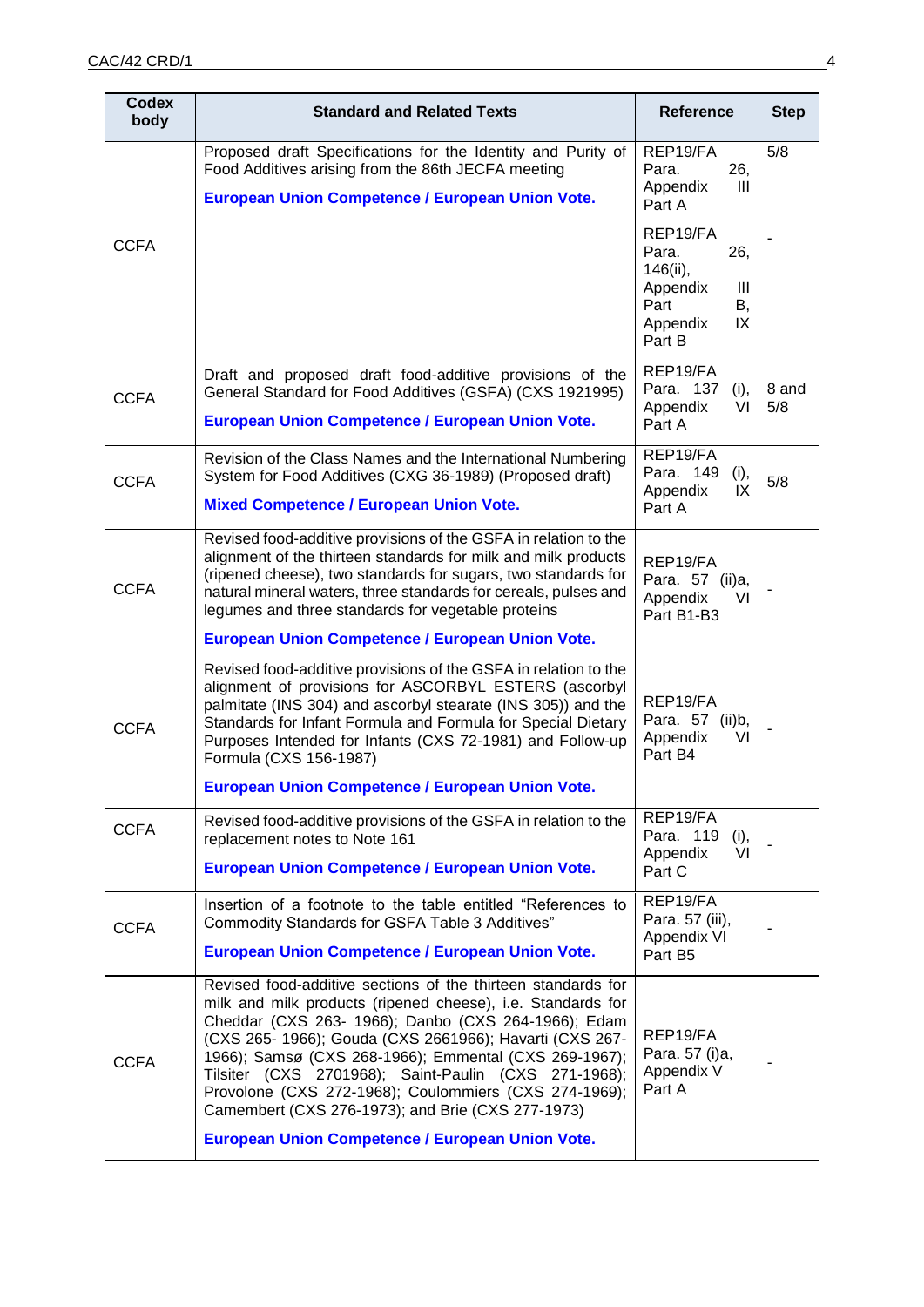| <b>Codex</b><br>body | <b>Standard and Related Texts</b>                                                                                                                                                                                                                                                                                                                                                                                                                                                       | <b>Reference</b>                                      | <b>Step</b>  |
|----------------------|-----------------------------------------------------------------------------------------------------------------------------------------------------------------------------------------------------------------------------------------------------------------------------------------------------------------------------------------------------------------------------------------------------------------------------------------------------------------------------------------|-------------------------------------------------------|--------------|
| <b>CCFA</b>          | Revised food-additive sections of the two standards for sugars<br>and two standards for natural mineral waters, i.e. Standards<br>for Honey (CXS 12- 1981); and Sugars (CXS 212-1999) and<br>Standards for Natural mineral waters (CXS 108- 1981); and<br>Bottled/packaged drinking waters (other than natural mineral<br>waters) (CXS 227-2001)                                                                                                                                        | REP19/FA<br>Para. 57 (i)b,<br>V<br>Appendix<br>Part B |              |
|                      | European Union Competence / European Union Vote.                                                                                                                                                                                                                                                                                                                                                                                                                                        |                                                       |              |
| <b>CCFA</b>          | Revised food-additive sections of the three standards for<br>cereals, pulses and legumes and three standards for<br>vegetable proteins, i.e. Standards for Wheat flour (CXS 152-<br>1985); Couscous (CXS 202-1995); and Instant noodles (CXS<br>249-2006); and Wheat protein products including wheat gluten<br>(CXS 163-1987); Vegetable protein products (VPP) (CXS 174-<br>1989); and Soy protein products (CXS 175-1989)<br><b>European Union Competence / European Union Vote.</b> | REP19/FA<br>Para. 57 (i)c,<br>Appendix V<br>Part C    |              |
|                      | The revised table on "Justified use" in food additive section in                                                                                                                                                                                                                                                                                                                                                                                                                        |                                                       |              |
| <b>CCFA</b>          | the Standard for Mozzarella (CXS 262-2006)<br><b>European Union Competence / European Union Vote.</b>                                                                                                                                                                                                                                                                                                                                                                                   | REP19/FA<br>Para. 69                                  |              |
|                      | The draft two sections in the standard for quinoa                                                                                                                                                                                                                                                                                                                                                                                                                                       | 2019/42-<br>CL                                        |              |
| <b>CCCPL</b>         | <b>Mixed Competence / Member States Vote.</b>                                                                                                                                                                                                                                                                                                                                                                                                                                           | CPL Annex 2                                           | 8            |
| <b>CCPR</b>          | MRLs for different combinations of pesticide/commodity(ies)<br>for food and feed proposed by adoption by CCPR49<br><b>European Union Competence / European Union Vote.</b>                                                                                                                                                                                                                                                                                                              | REP19/PR<br>145,<br>Para.<br>Appendix II              | 5/8          |
| <b>CCPR</b>          | Revision of the Classification of Food and Feed (CX/M 4-<br>1989): Miscellaneous commodities not meeting the criteria for<br>crop grouping<br><b>European Union Competence / European Union Vote.</b>                                                                                                                                                                                                                                                                                   | REP19/PR<br>Para.<br>156,<br>Appendix VII             | 5/8<br>and 8 |
| <b>CCCF</b>          | Proposed draft revised MLs for lead in selected commodities<br>in the General Standard for Contaminants and Toxins in Food<br>and Feed (CXS 1931995)<br><b>European Union Competence / European Union Vote.</b>                                                                                                                                                                                                                                                                         | REP19/CF<br>Para.<br>44,<br>Appendix II               | 5/8          |
| <b>CCCF</b>          | Proposed draft ML for cadmium for chocolates containing or<br>declaring <30% total cocoa solids on a dry matter basis                                                                                                                                                                                                                                                                                                                                                                   | REP19/CF<br>Para.<br>56,                              | 5/8          |
|                      | <b>European Union Competence / European Union Vote.</b>                                                                                                                                                                                                                                                                                                                                                                                                                                 | Appendix III                                          |              |
| <b>CCCF</b>          | Code<br>of<br>practice<br>for<br>reduction<br>of<br>Draft<br>the<br>3-<br>monochloropropane1,2-diol esters (3- MCPDEs) and glycidyl<br>esters (GEs) in refined oils and food products made with<br>refined oils                                                                                                                                                                                                                                                                         | REP19/CF<br>Para.<br>79,<br>Appendix IV               | 8            |
|                      | <b>Mixed Competence / Member States Vote.</b>                                                                                                                                                                                                                                                                                                                                                                                                                                           |                                                       |              |
| <b>CCCF</b>          | Draft Guidelines for rapid risk analysis following instances of<br>detection of contaminants in food where there is no regulatory<br>level<br><b>Mixed Competence / European Union Vote.</b>                                                                                                                                                                                                                                                                                            | REP19/CF<br>Para.<br>87,<br>Appendix V                | 8            |
|                      |                                                                                                                                                                                                                                                                                                                                                                                                                                                                                         |                                                       |              |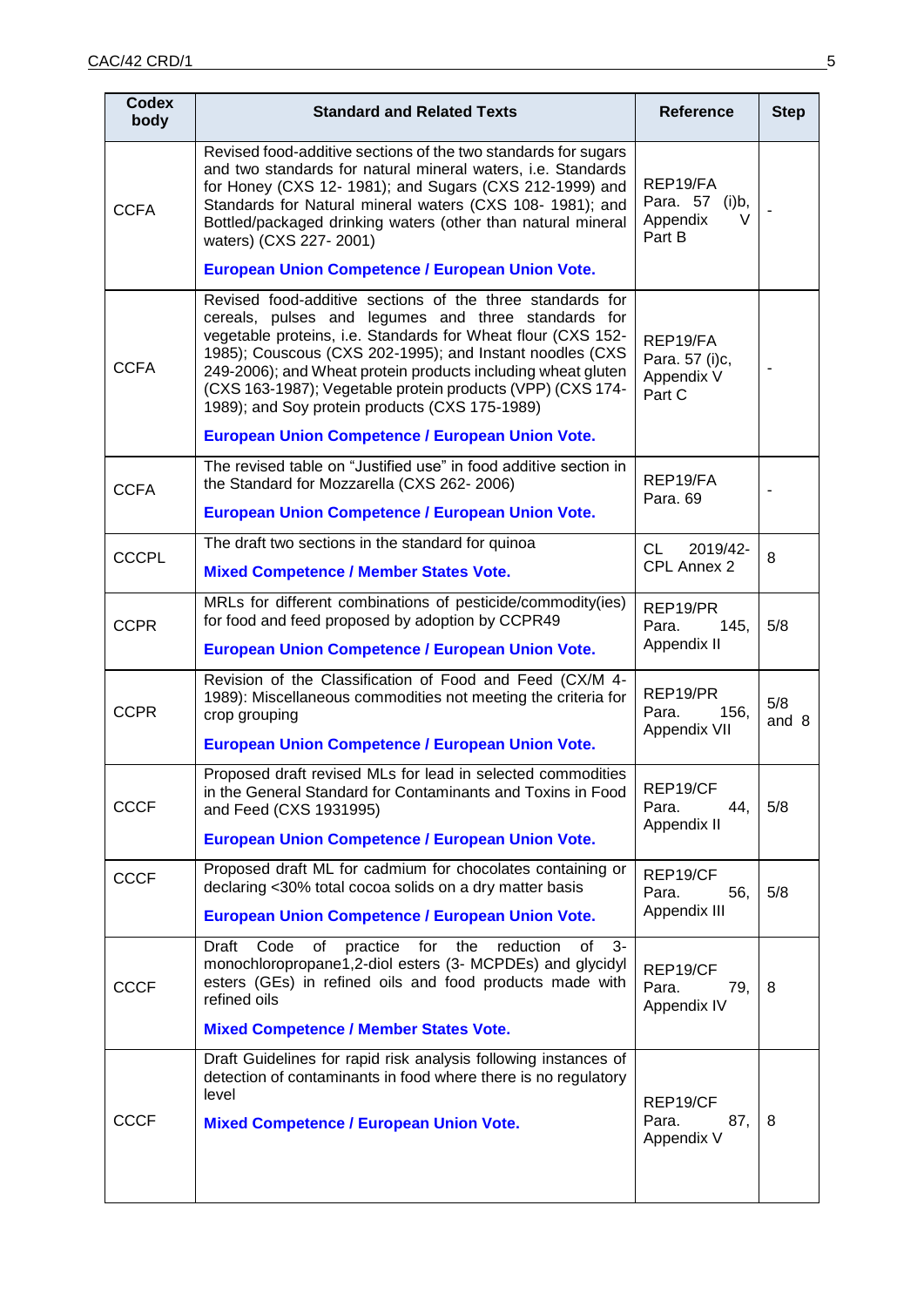| <b>Codex</b><br>body      | <b>Standard and Related Texts</b>                                                                                                                                           | Reference                                                        | <b>Step</b> |
|---------------------------|-----------------------------------------------------------------------------------------------------------------------------------------------------------------------------|------------------------------------------------------------------|-------------|
|                           | Part 2 – Standards and related texts held at Step 8 by the Commission                                                                                                       |                                                                  |             |
| <b>CCRVDF</b>             | Draft MRLs for Bovine Somatotropin<br><b>European Union Competence / European Union Vote.</b>                                                                               | Held at Step 8<br>by 23rd CAC<br>(ALINORM<br>03/41, para.<br>34) |             |
| CX/CAC 19/42/3 Addendum 1 |                                                                                                                                                                             |                                                                  |             |
| <b>CCMAS</b>              | CCMAS: Methods of analysis / performance criteria for<br>provisions in Codex standards,<br><b>Mixed Competence / Member States Vote.</b>                                    | REP19/MAS<br>Para. 9,<br>Appendix II,<br>Part 1                  | 5/8         |
| <b>CCMAS</b>              | Preamble and document structure for the General Standard<br>on Methods of Analysis and Sampling (CODEX STAN 234-<br>1999),<br><b>Mixed Competence / Member States Vote.</b> | REP19/MAS<br>Para. 61,<br>Appendix III,<br>Step 5/8              | 5/8         |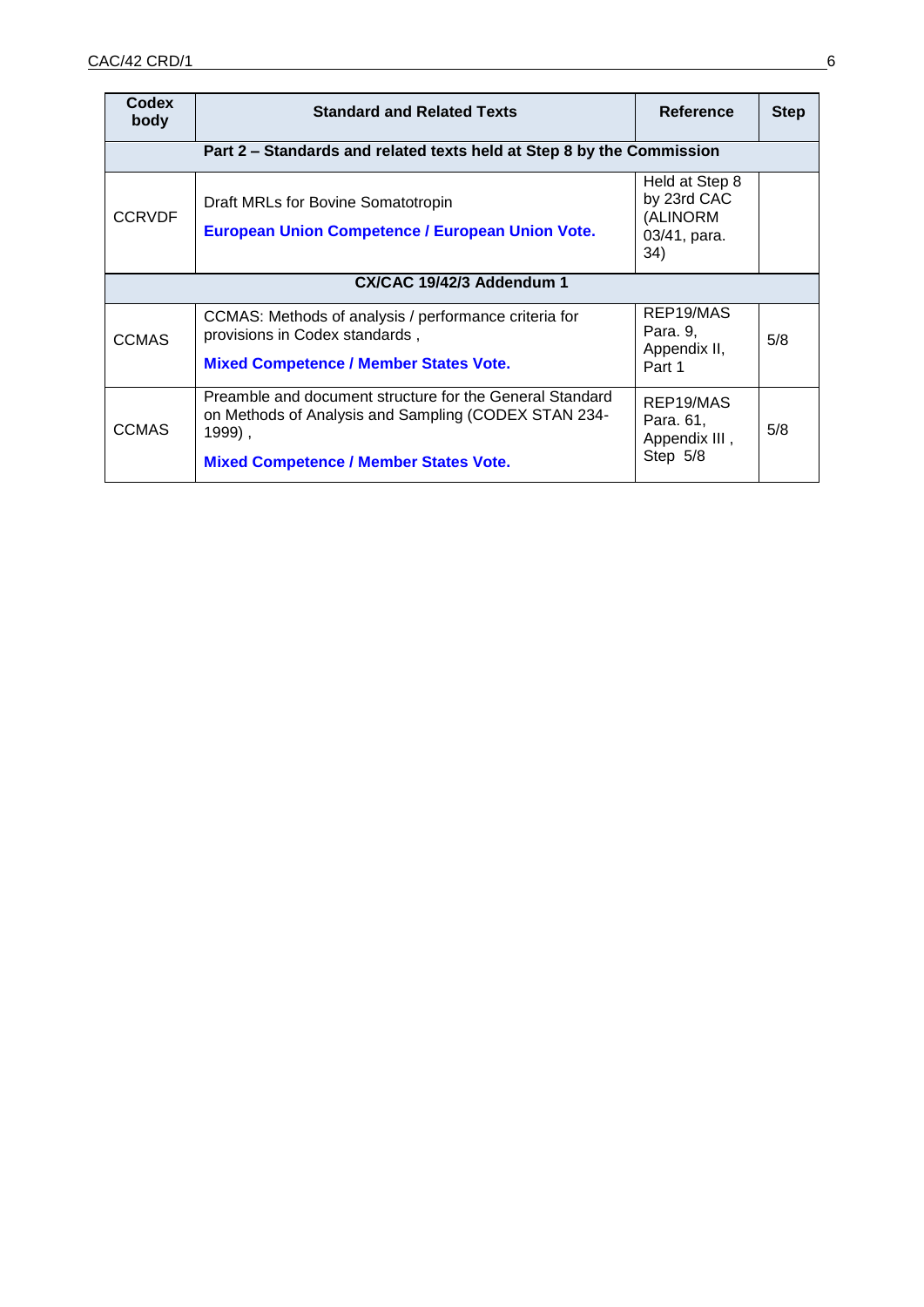## CX/CAC 19/42/5 and CX/CAC 19/42/5 Addendum 1 **Agenda Item 5**

## **ANNEX II**

## **Adoption of Codex texts at Step 5**

| <b>Codex</b><br>body | <b>Standard and Related Texts</b>                                                                                                                                                                                      | <b>Reference</b>                       | <b>Step</b> |
|----------------------|------------------------------------------------------------------------------------------------------------------------------------------------------------------------------------------------------------------------|----------------------------------------|-------------|
| <b>CCFICS</b>        | Draft Principles and guidelines for the assessment and use REP19/FICS Para. 53,<br>of voluntary Third Party Assurance (vTPA) programmes<br><b>Mixed Competence / European Union Vote.</b>                              | Appendix III                           | 5           |
| <b>CCFH</b>          | Proposed Draft Code of Practice on Food Allergen<br>Management for Food Business Operators<br><b>Mixed Competence / European Union Vote.</b>                                                                           | REP19/FH Para. 56,<br>Appendix III     | 5           |
| <b>CCNFSDU</b>       | Review of the Standard for Follow-up Formula (CXS 156-<br>1987): Proposed draft Scope, Description and Labelling for<br>follow up formula for older infants<br><b>European Union Competence / European Union Vote.</b> | REP19/NFSDU Para.<br>57, Appendix III  | 5           |
| <b>CCSCH</b>         | Proposed draft standard for dried oregano<br><b>Mixed Competence / Member States Vote.</b>                                                                                                                             | REP19/SCH Para.<br>30(i), Appendix II  | 5           |
| <b>CCSCH</b>         | Proposed draft standard for dried roots, rhizomes and bulbs<br>- dried or dehydrated ginger<br><b>Mixed Competence / Member States Vote.</b>                                                                           | REP19/SCH Para.<br>39(i), Appendix III | 5           |
| <b>CCSCH</b>         | Proposed draft standard for dried basil,<br><b>Mixed Competence / Member States Vote.</b>                                                                                                                              | REP19/SCH Para.<br>66(i), Appendix V   | 5           |
| <b>CCSCH</b>         | Proposed draft standard for dried floral parts – dried cloves<br><b>Mixed Competence / Member States Vote.</b>                                                                                                         | REP19/SCH Para.<br>88(i), Appendix VI  | 5           |
| <b>CCSCH</b>         | Proposed draft standard for saffron,<br><b>Mixed Competence / Member States Vote.</b>                                                                                                                                  | REP18/RVDF, Para.<br>73, Appendix IV   | 5           |
|                      | CX/CAC 19/42/5 Addendum 1                                                                                                                                                                                              |                                        |             |
| <b>CCFL</b>          | Proposed draft guidance for the labelling of non-retail<br>lcontainers<br><b>Mixed Competence / European Union Vote.</b>                                                                                               | REP 19/FL, Para.<br>64, Appendix II    | 5           |
| <b>CCMAS</b>         | Proposed draft Revised Guidelines on Measurement<br>Uncertainty (CXG 54-2004),<br><b>Mixed Competence / Member States Vote.</b>                                                                                        | REP19/MAS Para.<br>66, Appendix IV     | 5           |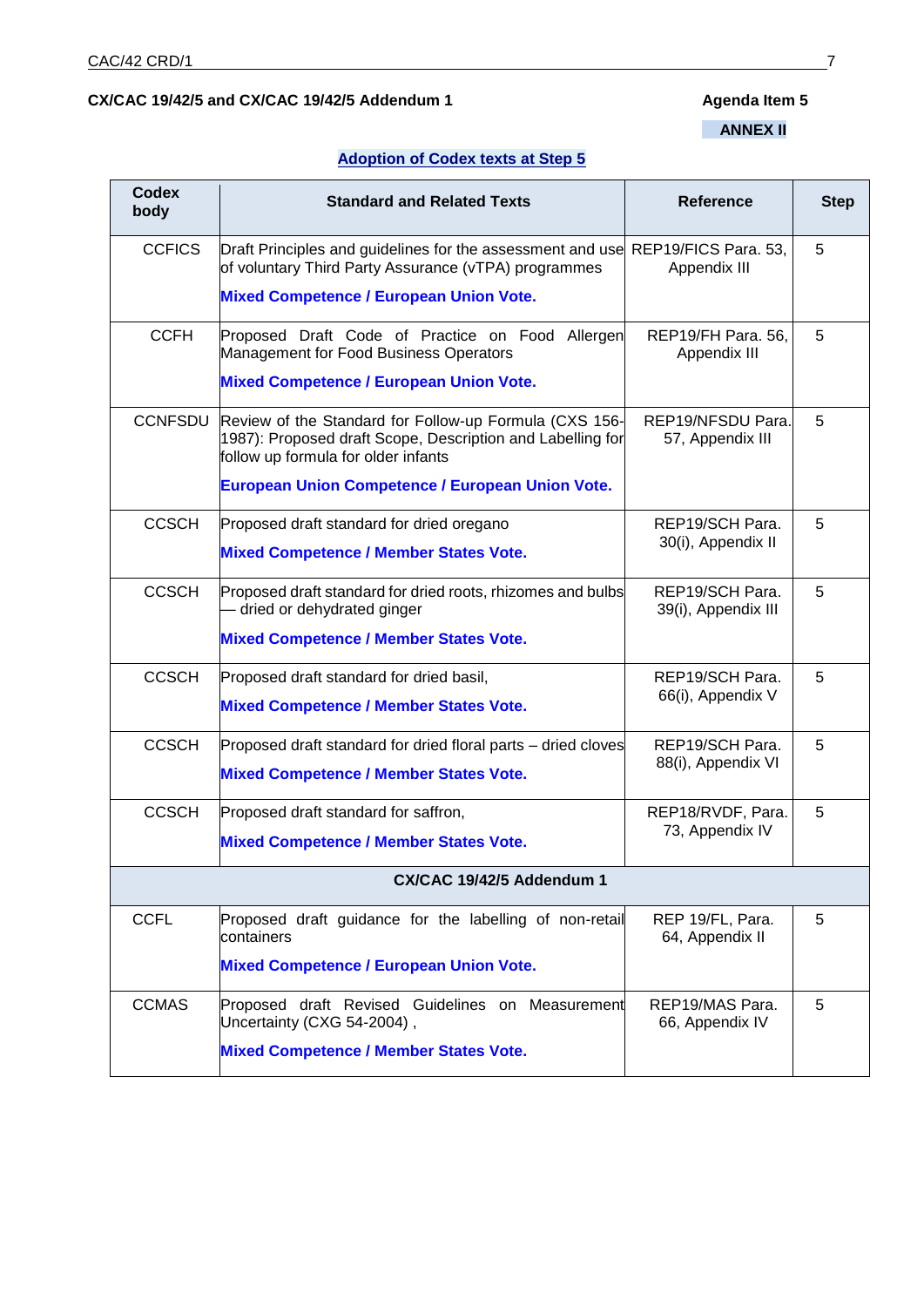# **CX/CAC 19/42/7 Agenda Item 6**

# **ANNEX III**

# **Revocation of Codex texts**

| <b>Codex Body</b> | <b>Standard and Related texts</b>                                                                                                                                                                                                                                                      | Reference                                           |
|-------------------|----------------------------------------------------------------------------------------------------------------------------------------------------------------------------------------------------------------------------------------------------------------------------------------|-----------------------------------------------------|
| <b>CCNFSDU</b>    | Provisions for monosodium tartrate (INS 335(i)), monopotassium<br>tartrate (INS 336(i)) and dipotassium tartrate (INS 336(ii)) in the<br>Standard for Processed Cereal-Based Foods for Infants and Young<br>Children (CXS 74-1981)<br>European Union Competence / European Union Vote. | REP19/NFSDU Para, 10                                |
|                   |                                                                                                                                                                                                                                                                                        |                                                     |
| <b>CCFO</b>       | Provisions for monosodium tartrate (INS 335(i)) monopotassium<br>tartrate (INS 336(i)), dipotassium tartrate (INS 336(ii)) and sodium<br>sorbate (INS 201) in the Standard for Fat Spreads and Blended<br>Spreads (CXS 262007)                                                         | REP19/FO Para. 113 (a)<br>(ii) Appendix III, Part B |
|                   | <b>European Union Competence / European Union Vote.</b>                                                                                                                                                                                                                                |                                                     |
| <b>CCPR</b>       | CXLs for different combinations of pesticide/commodity(ies) for food<br>and feed                                                                                                                                                                                                       | REP19/PR Para. 145,<br>Appendix III                 |
|                   | <b>European Union Competence / European Union Vote.</b>                                                                                                                                                                                                                                |                                                     |
| <b>CCCF</b>       | MLs for lead in selected commodities in the GSCTFF                                                                                                                                                                                                                                     | REP19/CF Para. 44,                                  |
|                   | European Union Competence / European Union Vote.                                                                                                                                                                                                                                       | Appendix II                                         |
| <b>CCMAS</b>      | Methods of analysis for provisions in Codex standards - CXS 234 -<br>1999                                                                                                                                                                                                              | REP19/MAS Para. 9,<br>Appendix II, Part 2           |
|                   | <b>Mixed Competence / Member States Vote.</b>                                                                                                                                                                                                                                          |                                                     |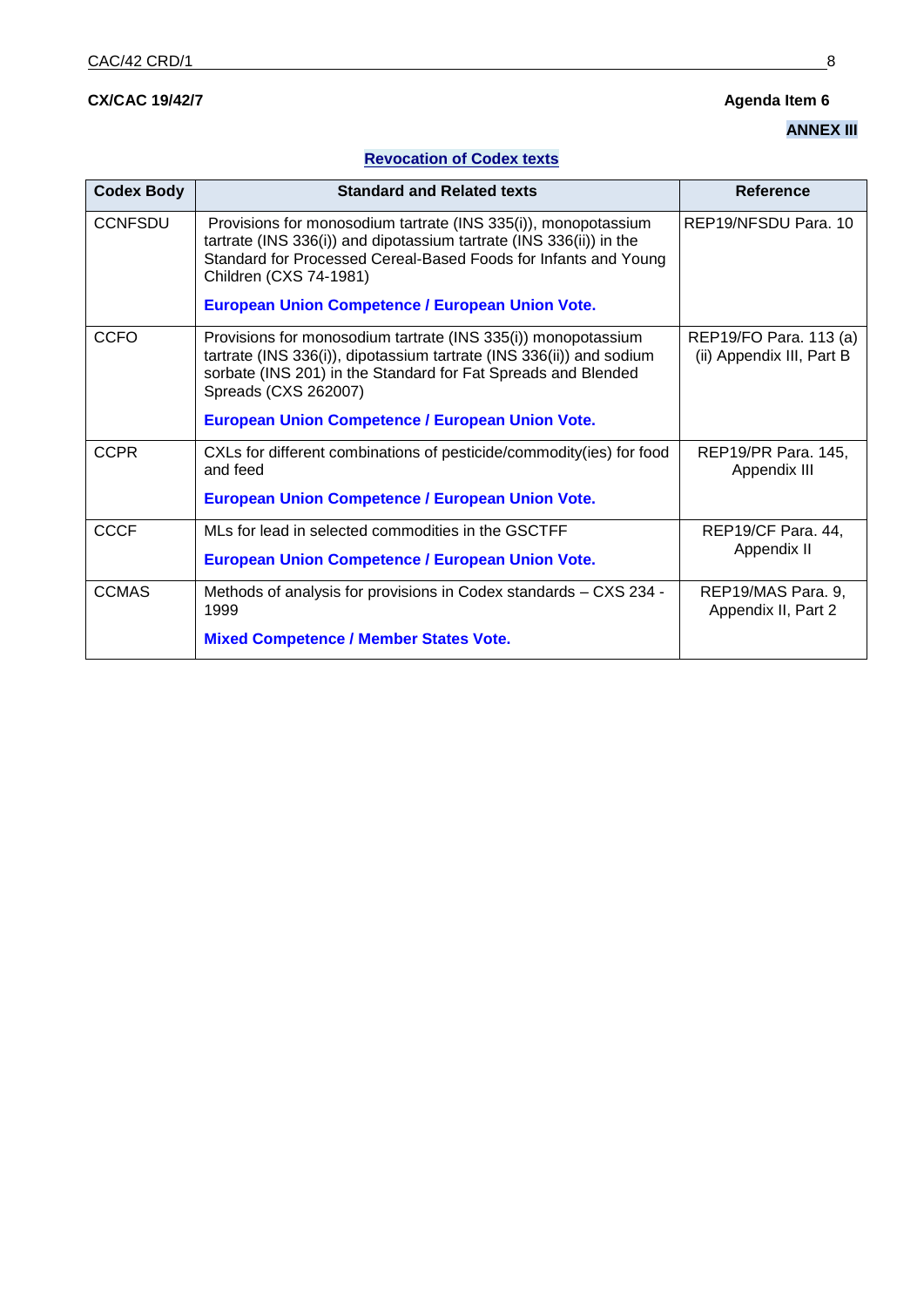## CX/CAC 19/42/8 and CX/CAC 19/42/8-Add. 1 **Agenda Item 7** Agenda Item 7

# **ANNEX IV**

## **Proposals for New Work**

| <b>Codex Body</b> | <b>Standard and Related texts</b>                                                                                                                                                                                        | <b>Reference</b>           |
|-------------------|--------------------------------------------------------------------------------------------------------------------------------------------------------------------------------------------------------------------------|----------------------------|
| <b>CCFICS</b>     | Project document for new work on the consolidation of Codex<br>Guidelines related to equivalence                                                                                                                         | REP19/FICS Para 32 (ii)    |
|                   | <b>Mixed Competence / European Union Vote.</b>                                                                                                                                                                           | and (iii) (b), Appendix II |
|                   |                                                                                                                                                                                                                          |                            |
| <b>CCFH</b>       | Project document for new work on development of guidelines for<br>the control of Shiga toxin-producing Escherichia coli (STEC) in<br>beef meat, leafy greens, raw milk and cheese produced from<br>raw milk, and sprouts | REP19/FH Para 76           |
|                   | <b>Mixed Competence / Member States Vote.</b>                                                                                                                                                                            |                            |
|                   | CX/CAC 19/42/8-Addendum 1                                                                                                                                                                                                |                            |
| <b>CCPR</b>       | Proposal for new work to develop Guidelines for compounds of                                                                                                                                                             | REP19/PR Para. 206,        |
|                   | low public health concern that could be exempted from the<br>establishment of CXLs                                                                                                                                       | Appendix IX                |
|                   | European Union Competence / European Union Vote.                                                                                                                                                                         |                            |
| <b>CCPR</b>       | Priority list of pesticides for evaluation by the 2020 JMPR                                                                                                                                                              | REP19/PR Para. 250,        |
|                   | <b>Mixed Competence / European Union Vote.</b>                                                                                                                                                                           | Appendix X                 |
| <b>CCCF</b>       | Establishment of MLs for lead in certain food categories                                                                                                                                                                 | REP19/CF Para. 96,         |
|                   | European Union Competence / European Union Vote.                                                                                                                                                                         | Appendix VI                |
| <b>CCCF</b>       | Revision of the Code of practice for the prevention and<br>reduction of lead contamination in foods (CXC 56-2004)                                                                                                        | REP19/CF Para. 107,        |
|                   | <b>Mixed Competence / Member States Vote.</b>                                                                                                                                                                            | Appendix VII               |
| <b>CCCF</b>       | Development of a Code of practice for the prevention and<br>reduction of cadmium contamination in cocoa beans                                                                                                            | REP19/CF Para. 112,        |
|                   | <b>Mixed Competence / Member States Vote.</b>                                                                                                                                                                            | Appendix VIII              |
| <b>CCCF</b>       | Establishment of MLs for aflatoxins in certain cereals and                                                                                                                                                               | REP19/CF Para. 155,        |
|                   | cereal-based products including foods for infants and young<br>children                                                                                                                                                  | Appendix IX                |
|                   | European Union Competence / European Union Vote.                                                                                                                                                                         |                            |
| <b>CCFL</b>       | Proposed draft guidance on internet sales/e-commerce                                                                                                                                                                     | REP19/FL Para. 91 (a),     |
|                   | <b>Mixed Competence / European Union Vote.</b>                                                                                                                                                                           | Appendix III               |
| <b>CCFL</b>       | Proposal for new work on allergen labelling: Revision to the                                                                                                                                                             | REP19/FL Para. 98 (a),     |
|                   | General Standard for the Labelling of Prepackaged Foods:<br>allergen labelling, and guidance on precautionary allergen or<br>advisory labelling                                                                          | Appendix IV                |
|                   | <b>Mixed Competence / European Union Vote.</b>                                                                                                                                                                           |                            |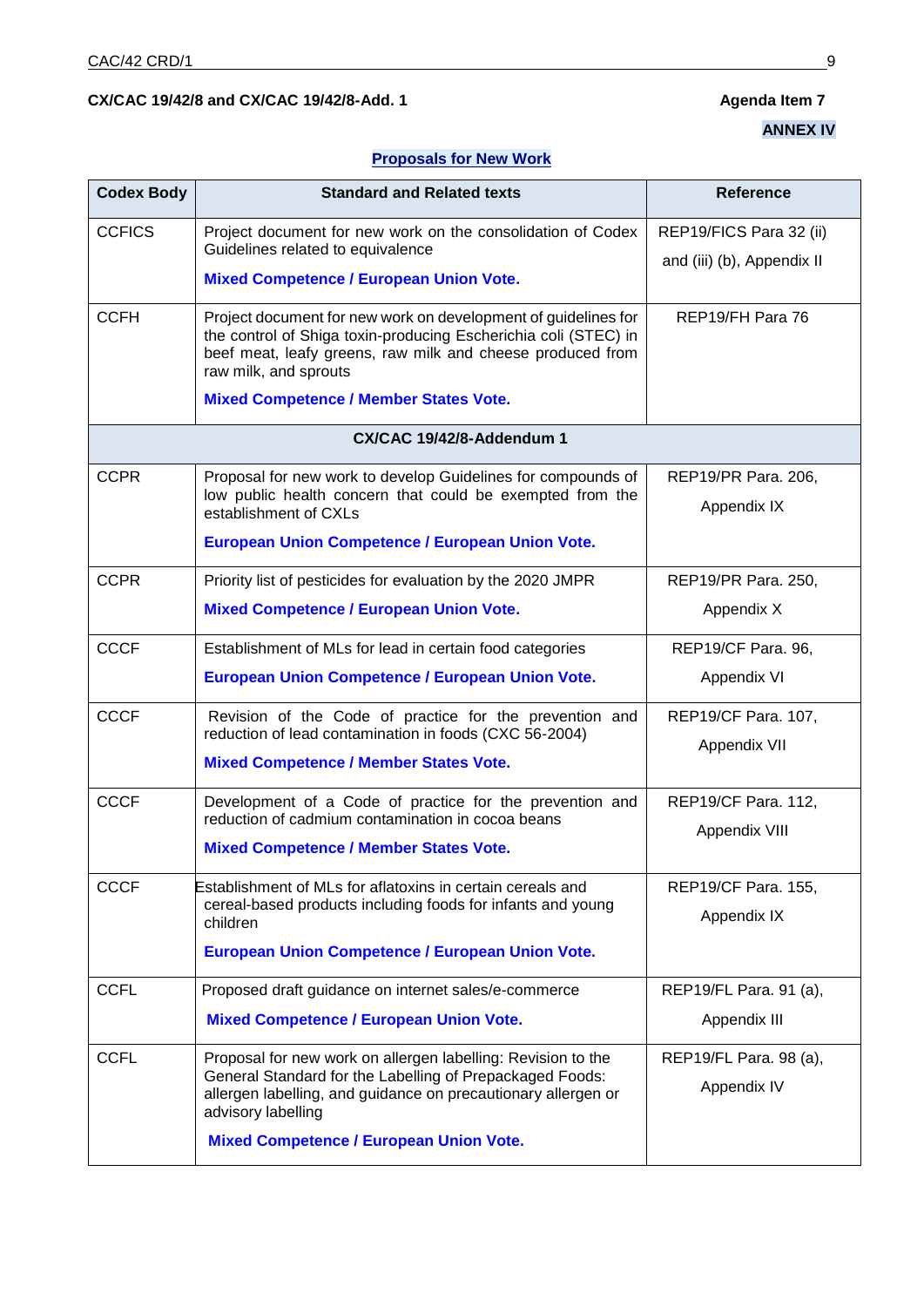# **CX/CAC 19/42/9 Agenda Item 8**

# **ANNEX V**

# **Discontinuation of Work**

| <b>Codex Body</b> | Text                                                                                                                                                                                          | <b>Reference and Project</b><br><b>Document</b> |
|-------------------|-----------------------------------------------------------------------------------------------------------------------------------------------------------------------------------------------|-------------------------------------------------|
| <b>CCNFSDU</b>    | NRV-NCD for EPA and DHA long chain omega-3 fatty acids<br>(CXG 2-1985)<br>European Union Competence / European Union Vote.                                                                    | REP19/NFSDU Para, 94                            |
| <b>CCFA</b>       | Draft and proposed draft food additive provisions of the<br>General Standard for Food Additives (GSFA) (CXS 192-1995)<br>European Union Competence / European Union Vote.                     | REP19/FA Para. 137(iii),<br>Appendix VIII       |
| <b>CCPR</b>       | MRLs for different combinations of pesticide/commodity(ies) in<br>the Step Procedure that were withdrawn (discontinued) by<br><b>CCPR</b><br>European Union Competence / European Union Vote. | REP19/PR Para. 145,<br>Appendix VI              |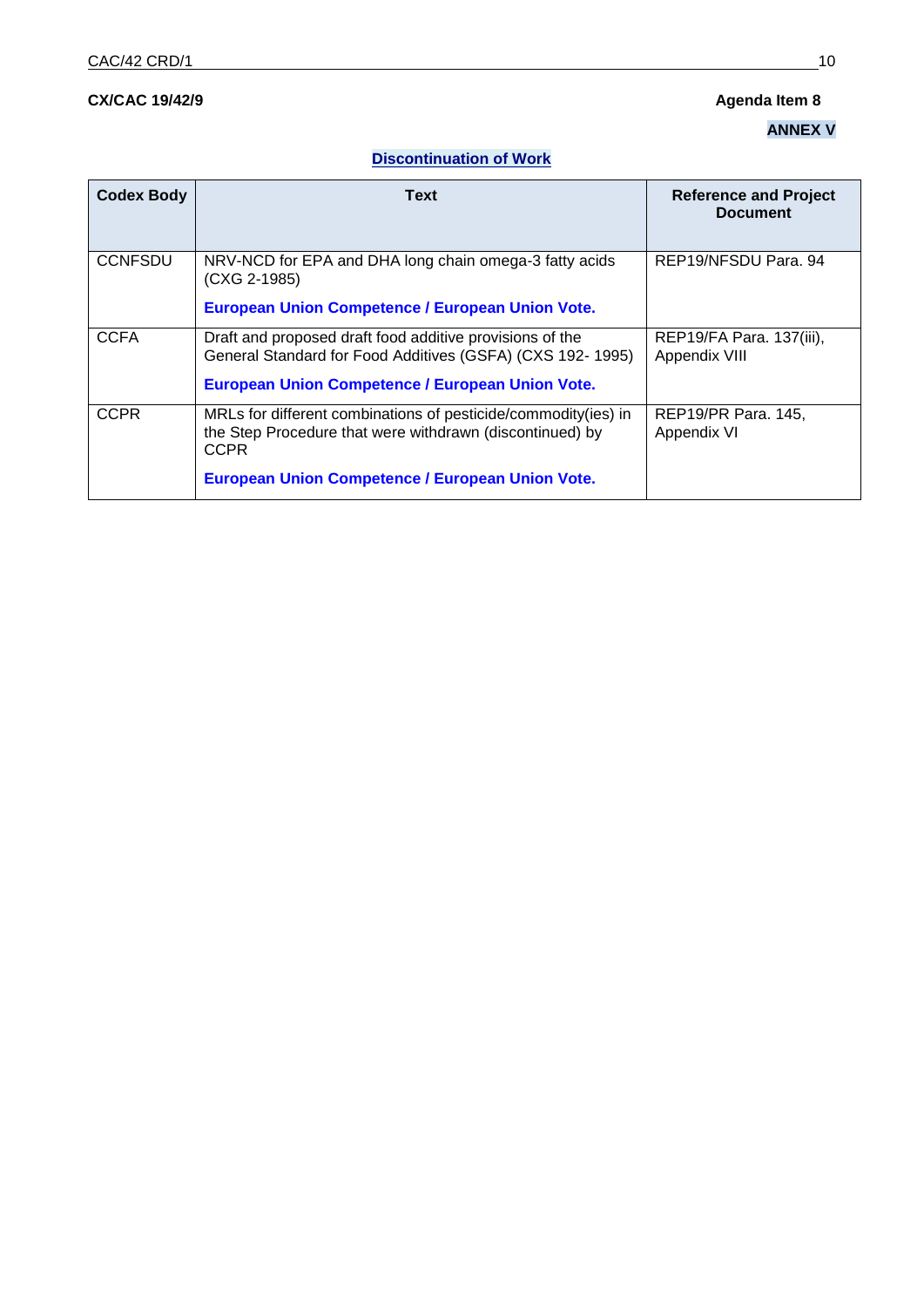# **CX/CAC 19/42/10 Agenda Item 9**

# **ANNEX VI**

## **Amendments to Codex Standards and Related Texts**

| <b>Codex Body</b>  | <b>Text</b>                                                                                                                                                                                                                                    |
|--------------------|------------------------------------------------------------------------------------------------------------------------------------------------------------------------------------------------------------------------------------------------|
| CCCF <sub>13</sub> | Amendment of the ML for wine                                                                                                                                                                                                                   |
|                    | <b>European Union Competence / European Union Vote.</b>                                                                                                                                                                                        |
| CCMAS40            | Editorial amendments of methods of analysis for provisions in Codex standards                                                                                                                                                                  |
|                    | <b>Mixed Competence / Member States Vote.</b>                                                                                                                                                                                                  |
| CCCPL40            | Editorial amendments to Codex standards                                                                                                                                                                                                        |
|                    | <b>Mixed Competence / Member States Vote.</b>                                                                                                                                                                                                  |
| <b>CCPMPP</b>      | Editorial amendments in the scope of standard for luncheon meat (Codex Stan<br>891981)                                                                                                                                                         |
|                    | <b>Mixed Competence / Member States Vote.</b>                                                                                                                                                                                                  |
| <b>CCVP</b>        | Editorial amendments in annex "Codex guidelines for testing safety and nutritional<br>quality of vegetable protein products" of the general guidelines for the utilization of the<br>vegetable protein products (vpp) in foods (cac/gl 4-1989) |
|                    | <b>Mixed Competence / Member States Vote.</b>                                                                                                                                                                                                  |
| <b>CCFL</b>        | Consequential amendments to relevant Codex texts                                                                                                                                                                                               |
|                    | <b>Mixed Competence / European Union Vote.</b>                                                                                                                                                                                                 |